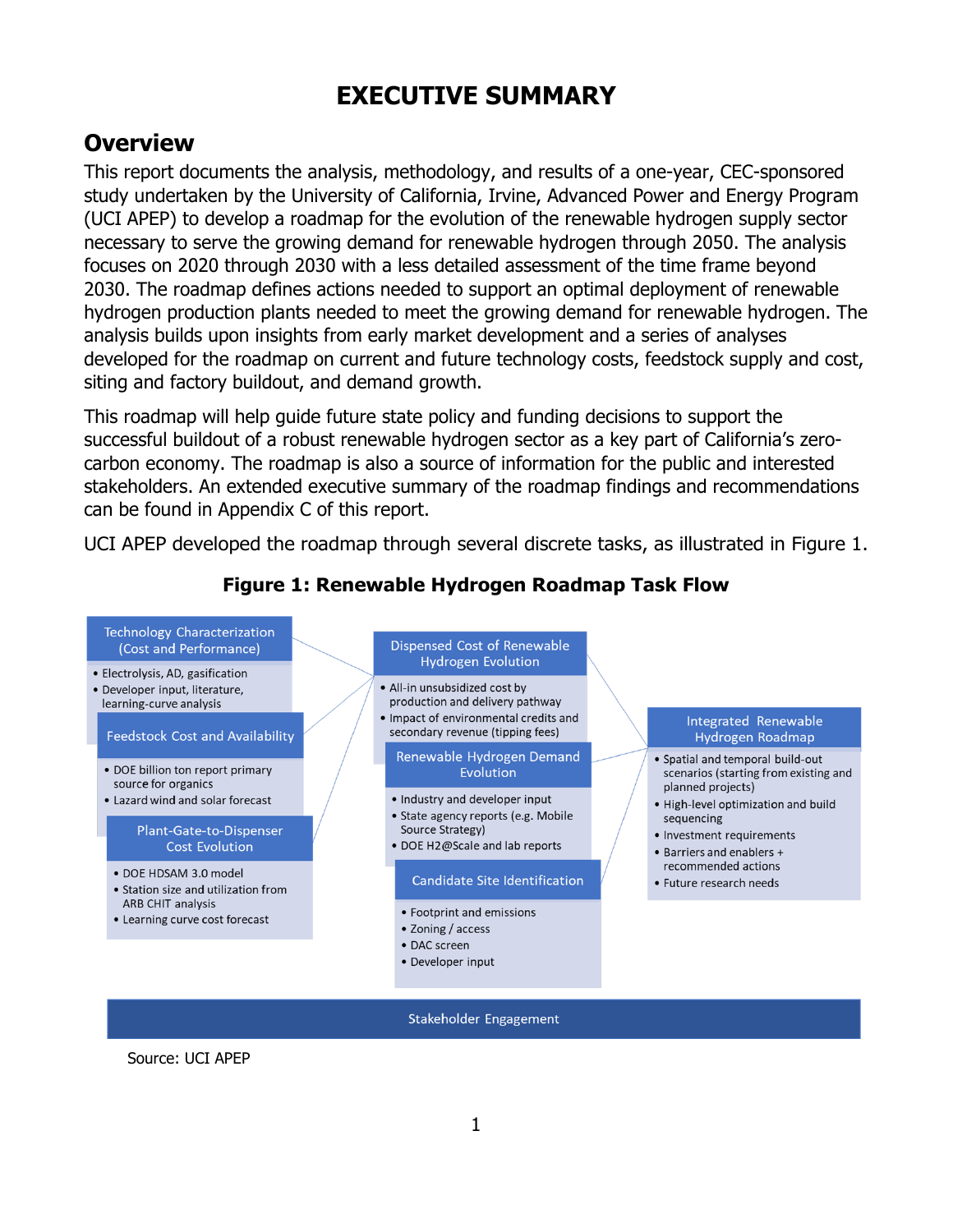### **Stakeholder Input**

More than 40 interviews with industry stakeholders supported development of the RH2 Roadmap. In addition, two public webinars were conducted to provide interim results to stakeholders and provide opportunity for public comment. Appendix E summarizes key topics and themes.

#### **Renewable Hydrogen Demand Forecast (Chapter 2)**

The roadmap effort developed several scenarios for the growth in renewable hydrogen demand through 2050. Primary sources included hydrogen demand analysis (renewable and nonrenewable) developed for the U.S. Department of Energy (DOE) H2@Scale initiative and several state agency documents projecting decarbonization pathways. Although transportation, depicted in Figure 2, is expected to be the primary source of demand for renewable hydrogen, petroleum refining, power generation and storage, heat, industrial processes, and ammonia production are all additional sources of potential demand. This analysis projects a high-case demand for renewable hydrogen of more than 400 million metric tons per year in 2030 and more than 10 times that amount in 2050. Additional scenarios are detailed in Chapter 2.



#### **Figure 2: Hydrogen in Transportation**

Source: UCI APEP, Hyundai, Toyota, Honda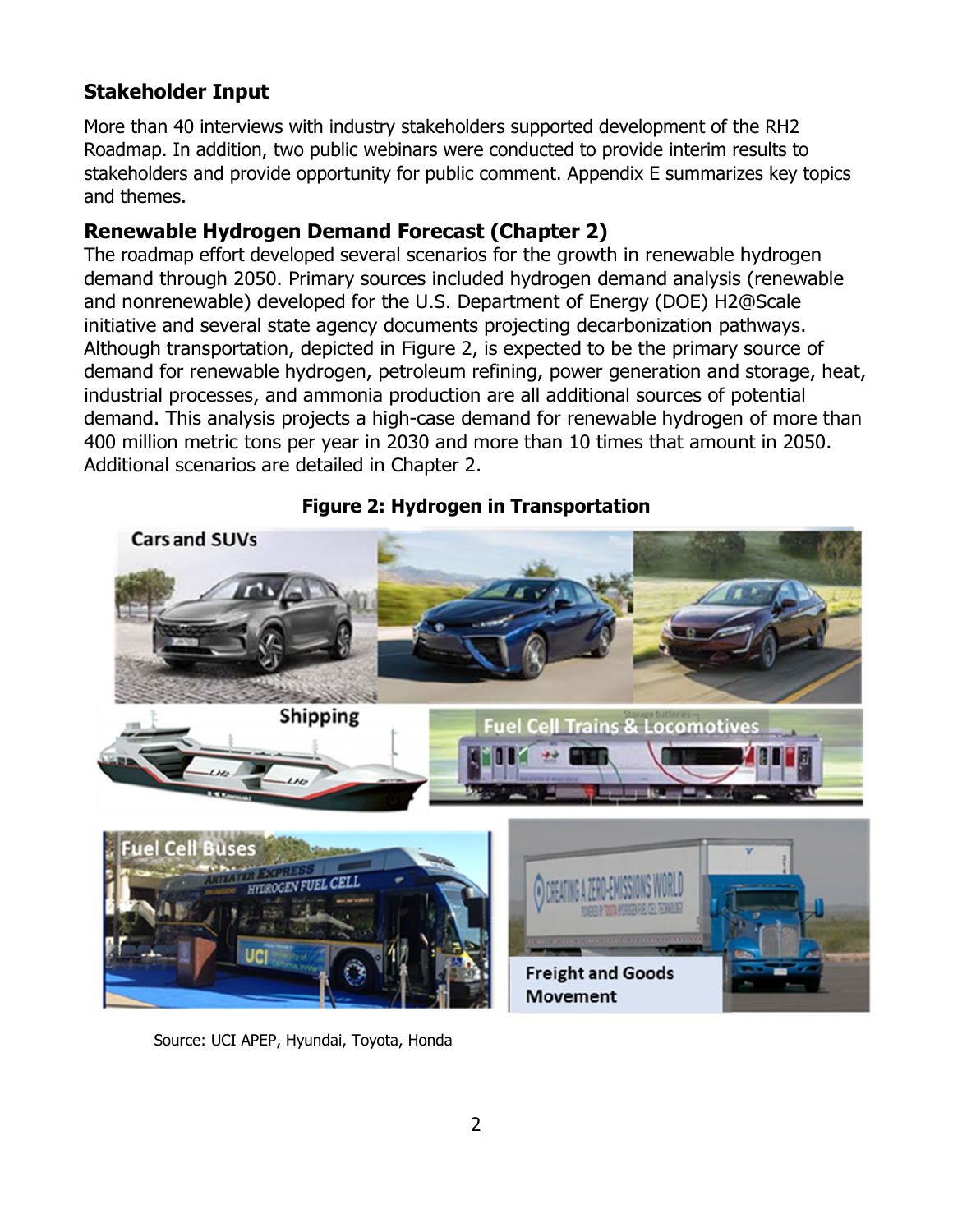### **Technology Characterization (Chapter 3)**

This task benchmarks the current cost and efficiency of the primary renewable hydrogen production pathways and forecasts the related evolution through 2050. Three classes of hydrogen production technology were assessed: electrolysis, anaerobic digestion, and thermochemical conversion. The analysis employed several methods, and the results are detailed in Chapter 3 and Appendix A. All the technology groups are projected to show significant improvement in cost and performance, with electrolysis showing the greatest reduction potential. The analysis results forecast that the U.S. Department of Energy (DOE) long-term cost target of \$2 per kilogram at the plant gate is achievable by the 2030s.

#### **Feedstock Supply and Cost (Chapter 4)**

Feedstock supply and cost are important inputs to the delivered cost of hydrogen. The primary feedstocks are biomass for thermochemical conversion and anaerobic digestion and renewable electricity for electrolyzers. The primary source for the organic feedstock analysis was the DOE Billion Ton Report (BTR) and Lazard Levelized Cost of Renewable Electricity 12.0 was the primary source for wind and solar electricity. The analysis projects the potential supply of organic feedstock to be nearly 750 petajoules per year  $(10^{18})$  joules or the energy equivalent of 6 billion kilograms of hydrogen) at a cost threshold of \$60 per dry ton. The resource potential for wind and solar is more than 70 times current consumption, and the cost of both wind and solar power production will be below 3 cents per kilowatt-hour by 2030. Details of the feedstock analysis can be found in Chapter 4.

#### **Plant-Gate-to-Dispenser Cost Evolution (Chapter 5)**

The costs incurred from the production plant through the hydrogen refueling station were analyzed using the HDSAM 3.1 tool developed by Argonne National Laboratory augmented with a learning-curve forecast of cost-reduction potential. The station size and utilization follow the forecast in the 2018 AB 8 report (the annual report to the legislature on progress on hydrogen station construction). The analysis projects plant gate-to-dispenser costs to decline from around \$16 per kilogram (excluding subsidies and credits) at present to a midpoint estimate of \$6 by 2025, declining to below \$5 by 2050 with a low-end estimate of \$4 per kilogram. The biggest factor in the cost decline is increased station utilization (fuel dispenses as a fraction of full capacity) with economies of scale and technology progress also contributing. Details can be found in Chapter 5.

# **Dispensed Cost of Renewable Hydrogen Evolution (Chapter 6)**

This task integrates technology, feedstock, and supply chain costs to derive the full dispensed cost of renewable hydrogen forecast ranges. The analysis then adds revenue from environmental credit values and tipping fees for landfill-diverted material to derive a net cost for dispensed hydrogen as a proxy for future pump price. The key findings are that the dispensed price of hydrogen is likely to meet an interim target based on fueleconomy-adjusted price parity with gasoline of \$6 to \$8.50 per kilogram by 2025. Furthermore, reaching the long-term DOE target of \$4 per kilogram is within the forecast band for 2050, but the base forecast is around \$5 per kilogram. The cost evolution is shown in Figure 3. Additional detail can be found in Chapter 6.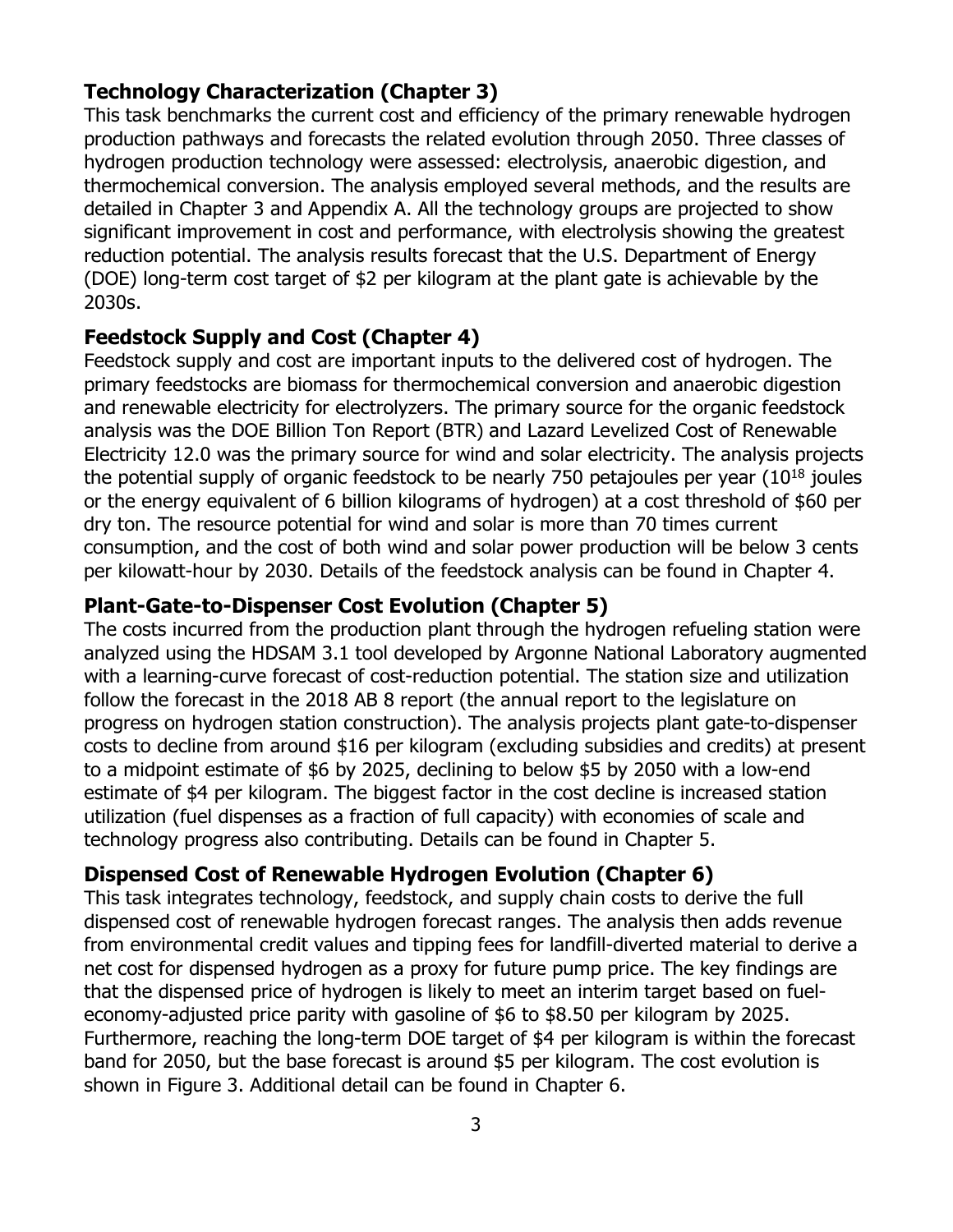

#### **Figure 3: Net Cost of Dispensed Renewable Hydrogen**

Source: UCI APEP

#### **Candidate Site Identification**

This analysis assessed locations across the state in a 4-km-by-4-km grid to determine suitability for siting renewable hydrogen production plants based on terrain, land use, and access to necessary infrastructure. The research team selected plant locations in the various buildout scenarios from the resulting set of candidate sites. The analysis shows that proximity to feedstock is the strongest factor in siting. Thermochemical plants are sited in forests and agricultural areas, anaerobic digestion facilities on dairies or refuse routes, and electrolyzers in solar and wind resource areas. Steam methane reformers use pipeline gas as feedstock and are sited near natural gas transmission lines. For outbound transport of produced hydrogen, all facilities are also sited near major highways. Plants that generate smog-causing emissions were excluded from disadvantaged communities in high-pollution areas.

### **Integrated Buildout Scenarios and Roadmap (Chapters 7 and 8)**

The final step was integrating the results from prior tasks to develop time-phased buildout scenarios for renewable hydrogen production plants. Based on a defined set of assumptions and constraints including community impacts, the buildout scenarios minimize the cost of dispensed hydrogen to serve incremental demand in time steps from the present through 2050. Details of the siting analysis and buildout scenarios can be found in Chapter 7 and Appendix B. Recommendations for market support and research, development, and demonstration (RD&D) are summarized below with additional detail provided in Chapter 8 and Appendix D (RD&D needs). Figure 4 shows the base-case facility buildout. The 2050 facility count exceeds 500 across the various technology types.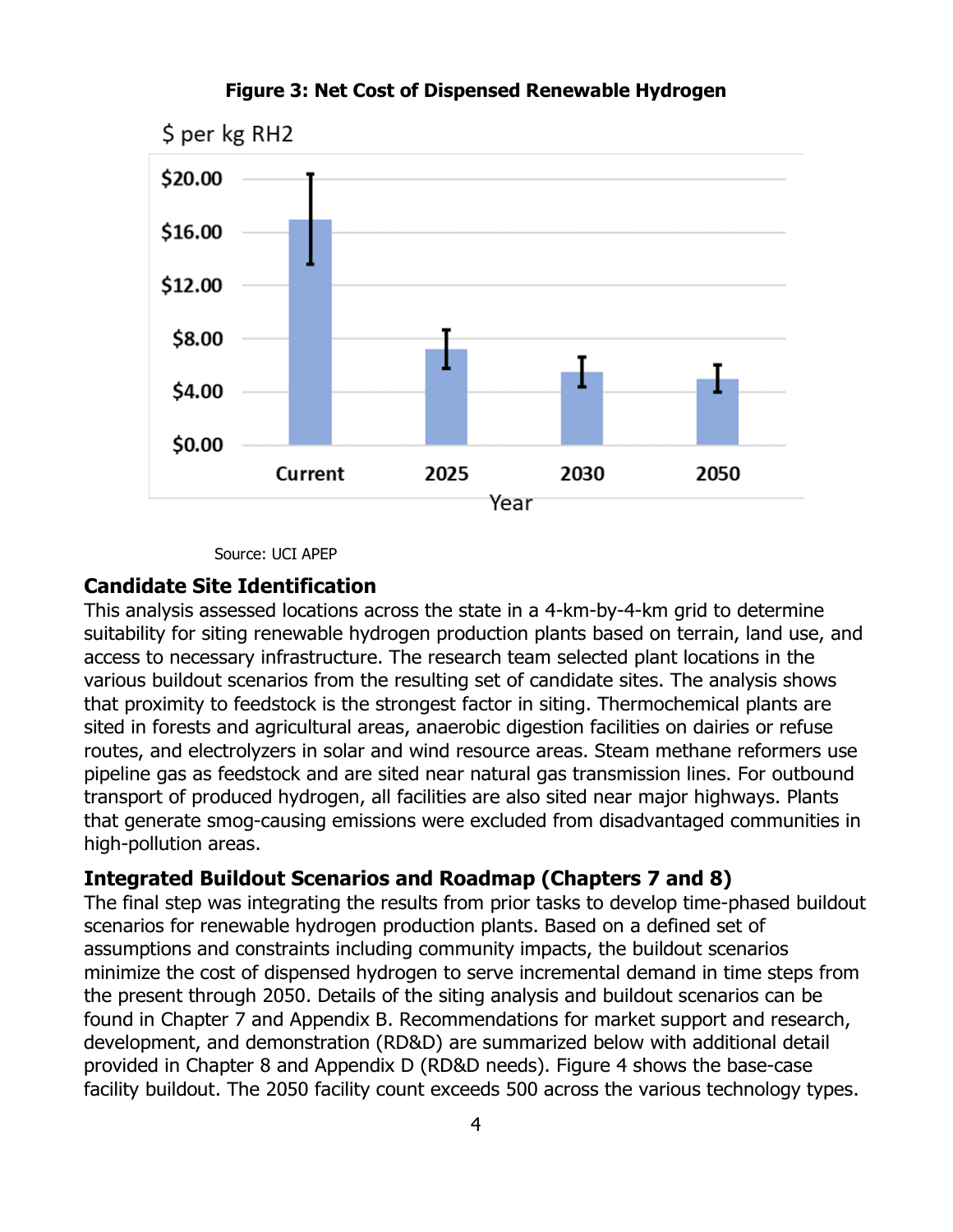

#### **Figure 4: Base-Case Facility Build 2020 to 2050**

Source: UCI APEP

# **Recommendations**

The roadmap project team developed a set of recommendations for state action based on the roadmap research and analysis, and input from stakeholders. The recommendations are presented in two categories. The first category defines actions to support market development and evolution directly through things such as incentives. The second category recommends research, development, and demonstration (RD&D) activities to refine the findings of the roadmap and support technology advances needed to achieve long-term targets.

#### **Market Development Recommendations**

- 1. Extend hydrogen infrastructure support to the entire supply chain (extend the current program focus on stations to renewable hydrogen production, processing and transport).
- 2. Focus on forms of support that attract private capital (such as loan guarantees).
- 3. Take steps to support a smooth expansion of capacity and avoid boom/bust cycles while promoting robust competitive markets by increasing market transparency and targeting incentives.
- 4. Reduce barriers to development in California: California Environmental Quality Act (CEQA), codes and standards, costs (including taxes), and local issues.